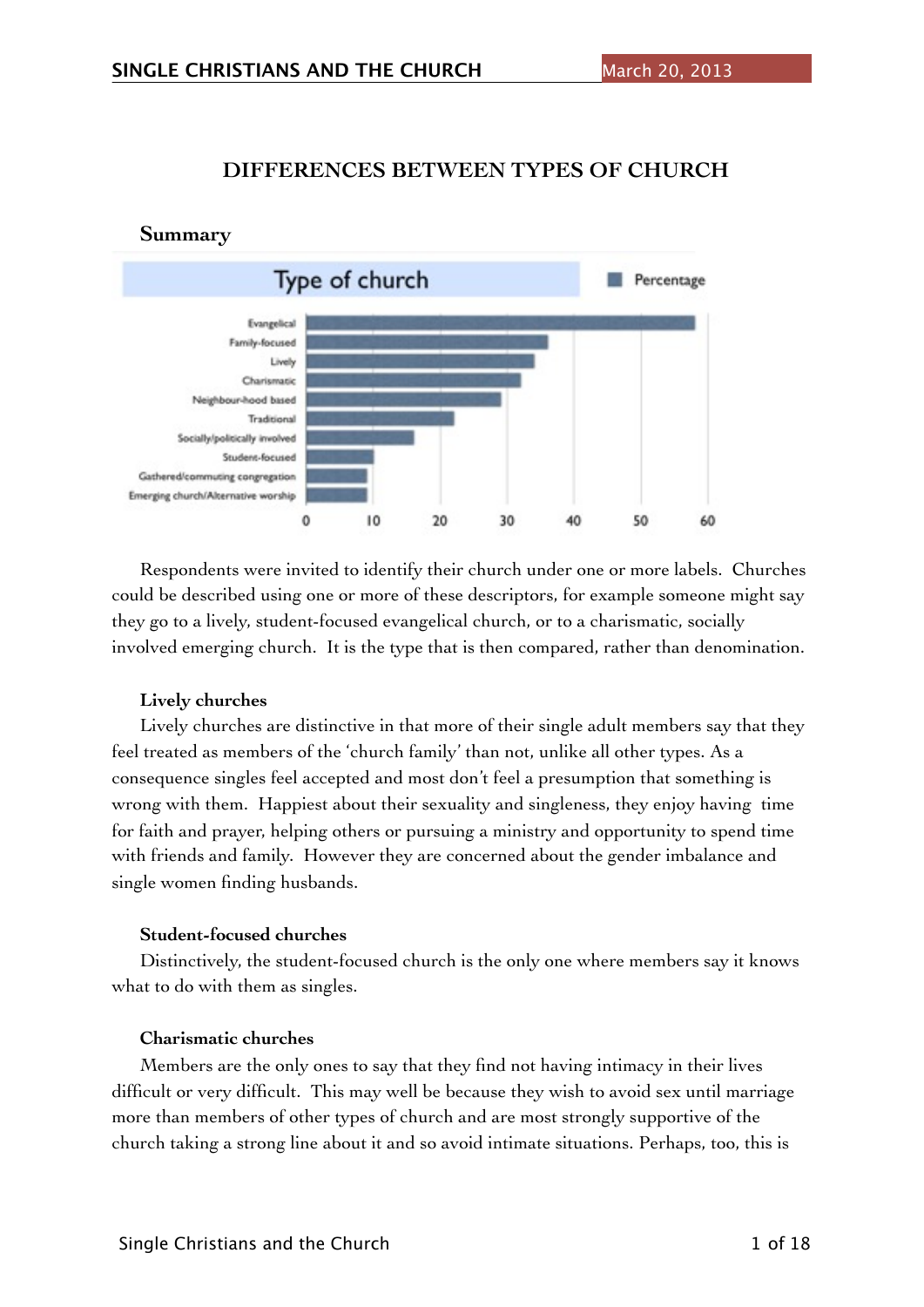the reason why they want to, and most often do, discuss singleness with one of their church leaders.

### **Socially /politically involved churches**

Members say that they feel most part of the church community of all types of church and are highly involved with church activities every week and community activities. They are significantly more concerned than other types about the gender imbalance and the implications for single women finding husbands

### **Traditional and Neighbourhood-based churches**

The Traditional church is much less concerned about marriage, singleness and sexual ethics than others types. As a result this may be why members think they are more welcoming to single people. Neighbourhood-based churches are theologically similar to the Traditional church but single Christians feel much more part of the church community and join more into both church and community activities.

## **Evangelical churches**

Singleness is much less a positive choice for members who go to evangelical churches. They are much less happy than members of all other churches in being single and enjoy the benefits of singleness less than those members of other types of church. Looking at the comparison suggests a reason. They feel expected to marry someone of the Christian faith, avoid sex and yet are given little teaching on relationships and singleness compared to other types of church whose members have similar expectations. In other words, members of evangelical churches say that that they receive the expectations of behaviour on marriage and sex, but without being equipped or supported in it.

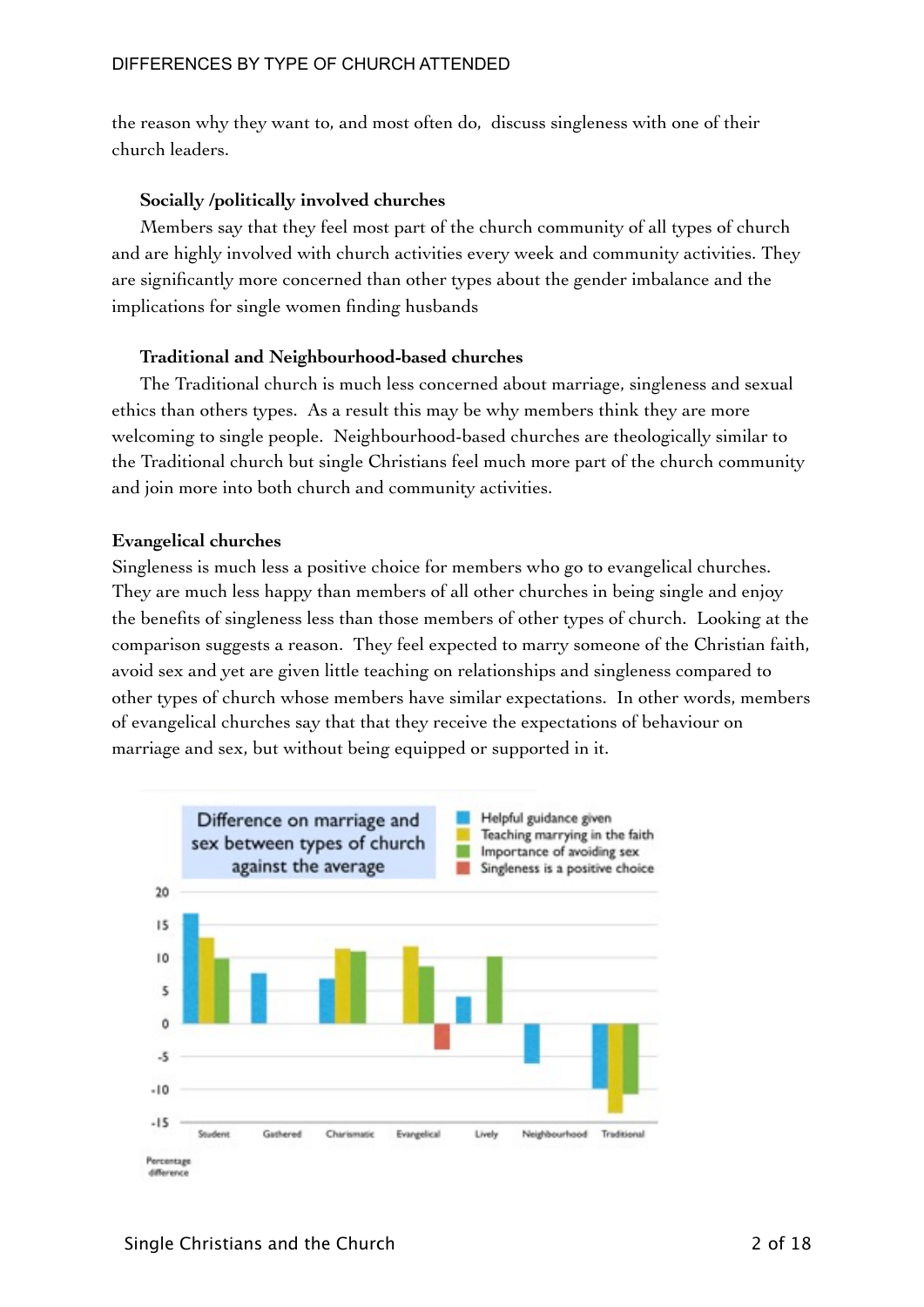# **Overview**

The percentage saying they were a member of such a type of church and a short summary [DN to follow] are listed below:

| 58 %   | Evangelical                         |
|--------|-------------------------------------|
| 36 %   | Family-focused                      |
| 34 %   | Lively                              |
| 32 %   | Charismatic                         |
| 29 %   | Neighbourhood-based                 |
| 22 %   | Traditional                         |
| $16\%$ | Socially/politically involved       |
| 10%    | Student-focused                     |
| 9%     | Gathered/commuting congregation     |
| $9\%$  | Emerging Church/Alternative worship |

In looking at any differences between them, we have adopted a stringent statistical test that identifies only the most consistent of distinctions. What sometimes proves interesting is when churches might be expected to be different and are not. These we note too.

The types of church are listed in order of the most distinctions made from the others.

#### **The single Christian in a Lively church**

Throughout, the Lively type of church emerges as most different to the others. These churches are:

- More in agreement that others embrace the single adult for who they are
- Feel more accepted as single adults
- Of all church types, feel most part of the church community
- Feel treated as members of the 'church family' (the only ones overall that do so)
- Think that there are no problems in single people going to church
- Less likely to think there is presumption that something wrong because they are single (the only ones overall that do so)
- Are most comfortable with their sexuality
- Say they are happy as a single person and would also be happy if married
- If single, enjoy having the space and time to devote themselves to faith/prayer, to help others or pursue a ministry and chance to spend time with friends and family and socialise with close friends (only student-focused churches doing so more).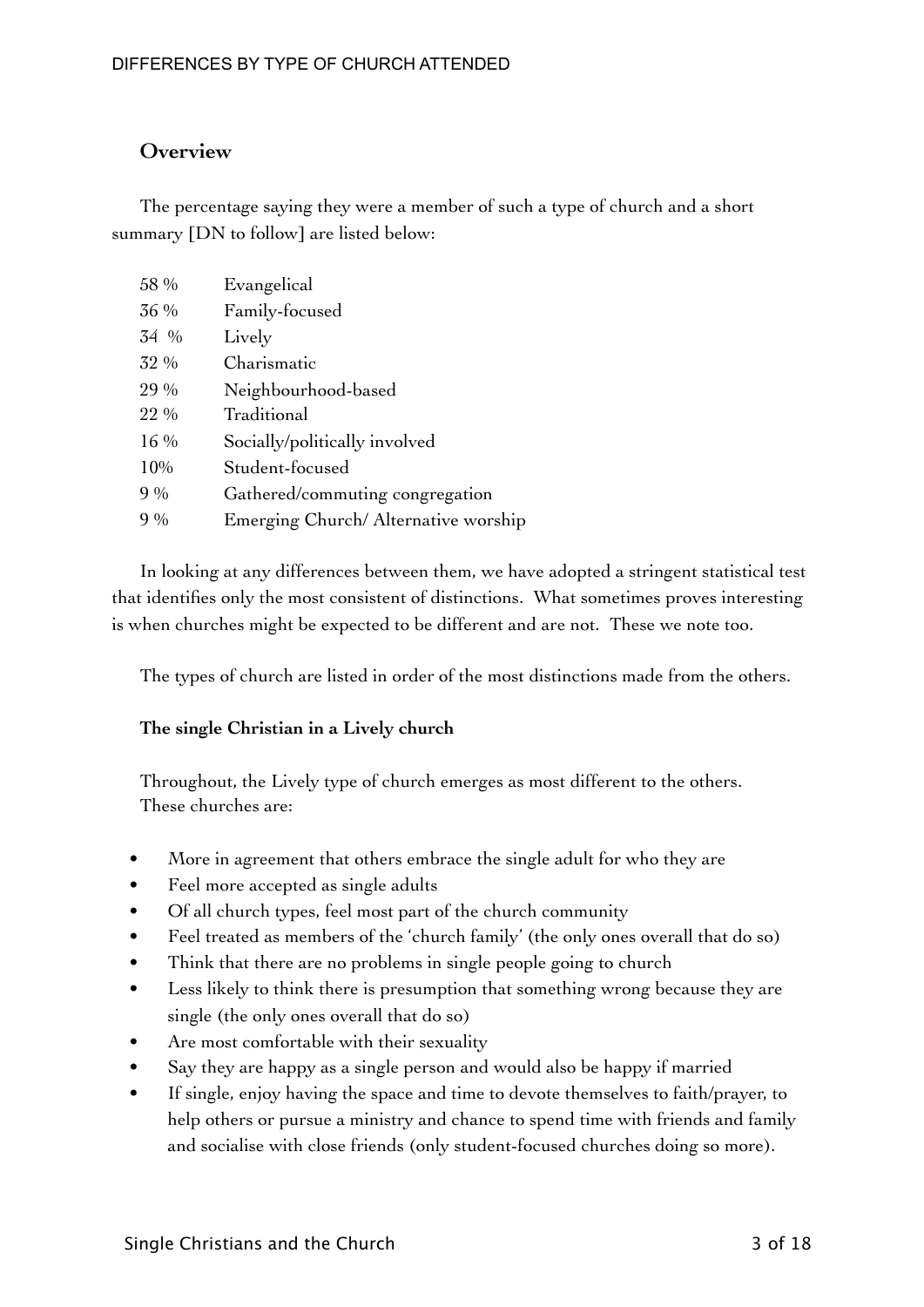In addition, like some of the others:

.

- They are less likely to agree that the church is too feminine
- Receive relatively more advice on relationships and issues of singleness
- Are medium-ly involved in church activities every week
- And think they are likely to meet potential partners through church and churchrelated activities and family and friends.
- They don't see themselves as marrying a non-Christian (though less so than Evangelicals and Charismatics) and they are fine with with sex belonging only in marriage and over half say it is important to avoid sex before marriage.
- However of all the larger types of church, they are most concerned about the gender imbalance and that women have less chance of finding a husband

## **The single Christian in a student-focused church**

Distinctively, the student-focused church is the only one

- where they say it knows what to do with them as a single
- members more involved with sports and hobbies

They get most advice on relationships and issues of singleness and report they have have most often heard church leaders teach that Christians should only marry those who share their faith. However, they are much more willing to marry a non-Christian than four other types and under half say they are fine with sex belonging only in marriage (behind many other types). Over half say it is important to avoid sex before marriage.

- Of all the types they enjoy most having the space and time to devote themselves to faith/ prayer, to help others or pursue a ministry, and take chance to spend time with friends and family and socialise with close friends.
- They are most social as would be expected and say that the best way to meet potential partners is through church and church related activities, family and friends. Of all types, they most disagree that their church ethos is too feminine.

### **The single Christian in a Charismatic church**

Distinctively say that they

- find not having intimacy in their lives difficult or very difficult
- think that an event or conference would help raise awareness of singleness issues.

In addition, they top the types in:

- wanting to and most often discussing singleness with one of their church leaders
- being involved in church activities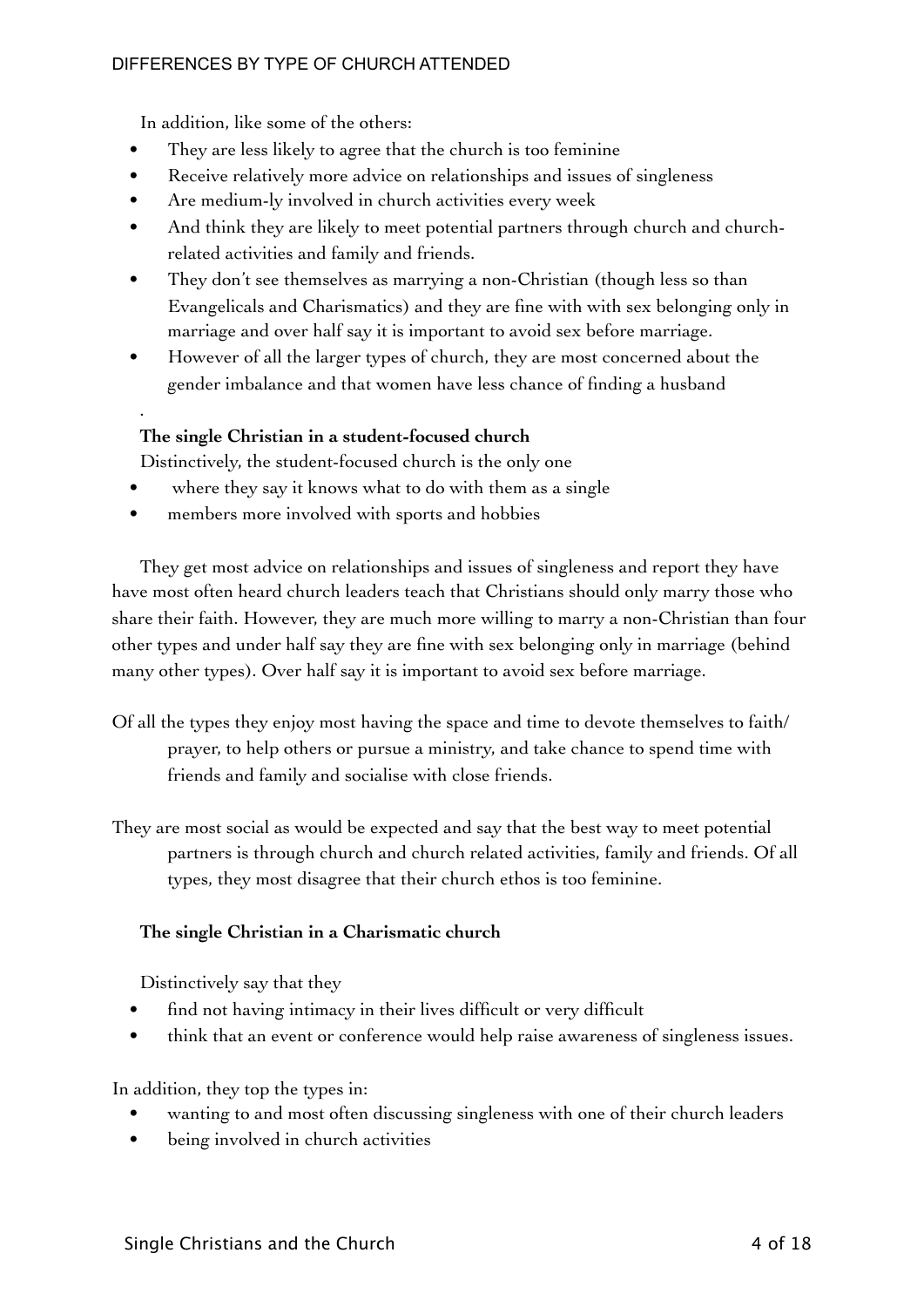- in agreement that the church should take a strong and strict line against sex outside of and before marriage
- certain that they cannot see themselves marrying a non-Christian
- fine with sex belonging only in marriage
- believing it important to avoid sex before marriage as a practicing Christian

They receive some guidance on relationship and singleness issues.

### **The single Christian in an Evangelical church**

Distinctively

- disagree that singleness is a positive choice for them
- expect their leaders to be responsible for addressing the needs of single Christians and reaching out to those outside the church.

Compared to Student-focused, Charismatic, Gathered congregations and Lively churches, they receive relatively less advice on relationships and issues of singleness, despite hearing church leaders teach that Christians should only marry those who share their faith (most after Student-focused). They don't particularly enjoy being single, unlike Lively and Student-focused churches, and feel less part of their church communities than many other types. They are near the bottom of the list when it comes to being involved with church activities at least once each week. They socialise less than other types of church with close friends at least once each week and generally.

Nevertheless they more strongly assert there are no circumstances in which they will marry a non-Christian, are fine with sex only belonging in marriage, say that it is important to avoid sex before marriage (although 4<sup>th</sup> behind other types) and agree that the church is right to take a strong and strict line against sex.

### **The single Christian in a gathered or commuting congregation**

There is little to distinguish gathered or commuting congregations from the average for other churches.

They are only distinct in two places, each time second after student-focused churches,

- **•** Receive relatively more advice on relationships and issues of singleness
- Say that the best way to meet potential partners is through church or churchrelated activities.

### **The single Christian in a Traditional church**

The Traditional church appears distinctive in a number of places, nearly always as different to all others.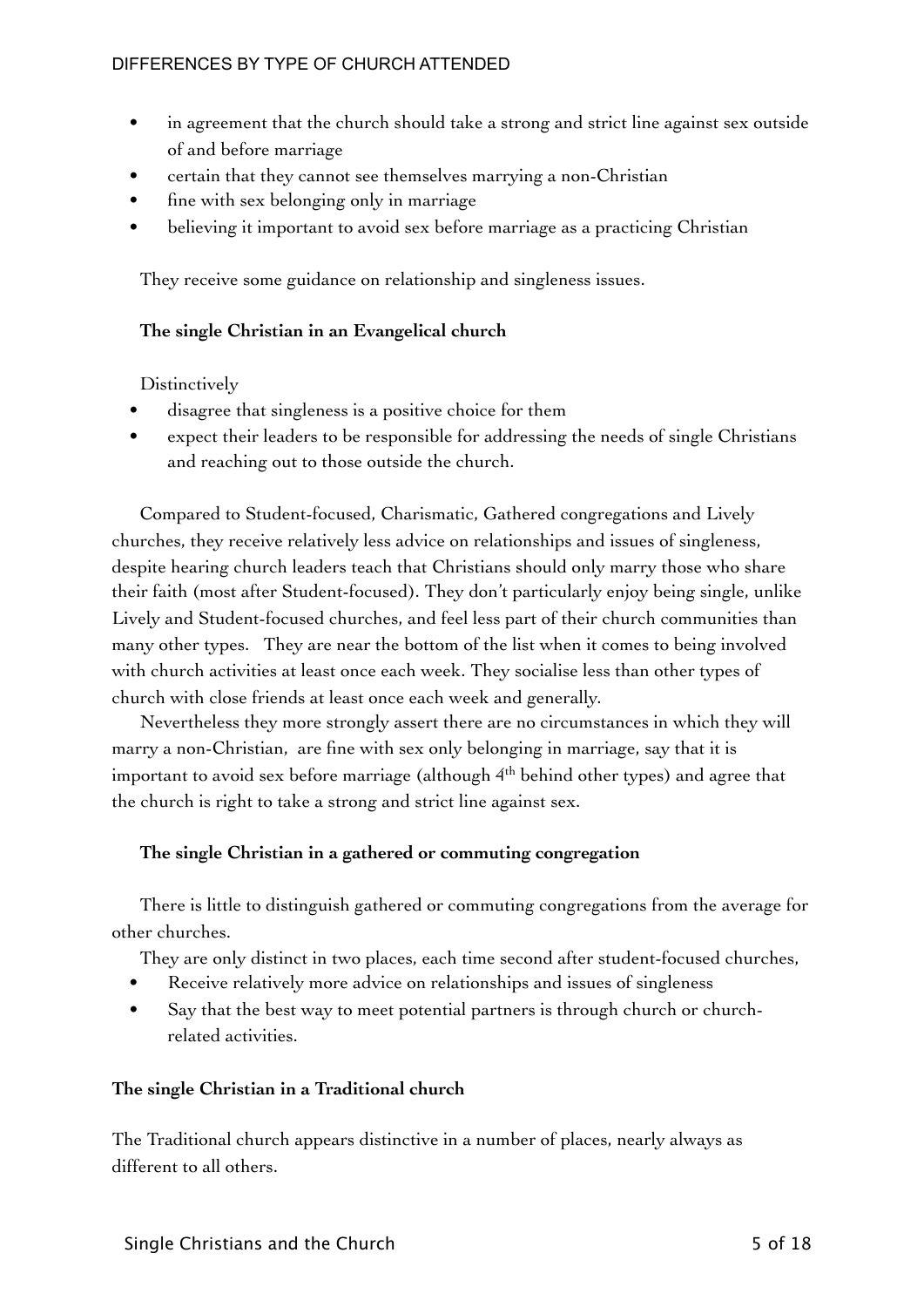- **•** They see others as much more accepted in church and are least involved with church activities at least once a week
- They receive least advice from church leaders on relationships and issues of singleness.
- They don't think an event or conference would help raise awareness of singleness issues and distinctively they are less interested in attending such a conference or or having more teaching to help understand their faith in the context of being single.
- Fewer have wanted to or talked to church leaders one to one
- The least number have heard Church leaders say they should marry someone of the same faith, and are most are prepared to marry a non-Christian.
- Fewest think it important to avoid sex before marriage and are the least concerned about the imbalance of numbers affecting chances of women finding a husband.
- Socialise least with close friends, but higher than average generally in a week and think, most of all types, that the best way to meet a potential partner is through joining clubs, groups and organisations in the community.

# **The Single Christian in a Neighbourhood-based church**

- Feel much more part of the church community (closely following the Lively and Socially/politically involved churches)
- Lie in the middle of all the types in terms of church involvement at least once each week
- Are relatively high in joining in with community activities (after Emerging church and Socially/politically involved)
- Receive less advice on relationships and issues of singleness (just more than Traditional)
- Like the Traditional church, they also don't particularly support the Church taking a strong and strict line about sex outside of marriage.
- Consider a good way to meet a potential partner is through joining clubs, groups and organisations in the community (close behind the Traditional church members).

In summary, they appear theologically similar to the Traditional church but single Christians feel much more part of the church community and join more into both church and community activities.

### **The single Christian in a Family-focused church**

Out of the ten types, the family-focused church lies in the middle or in the average. The only distinctive separations reported are the following:

Feel slightly more part of church community  $(4<sup>th</sup>)$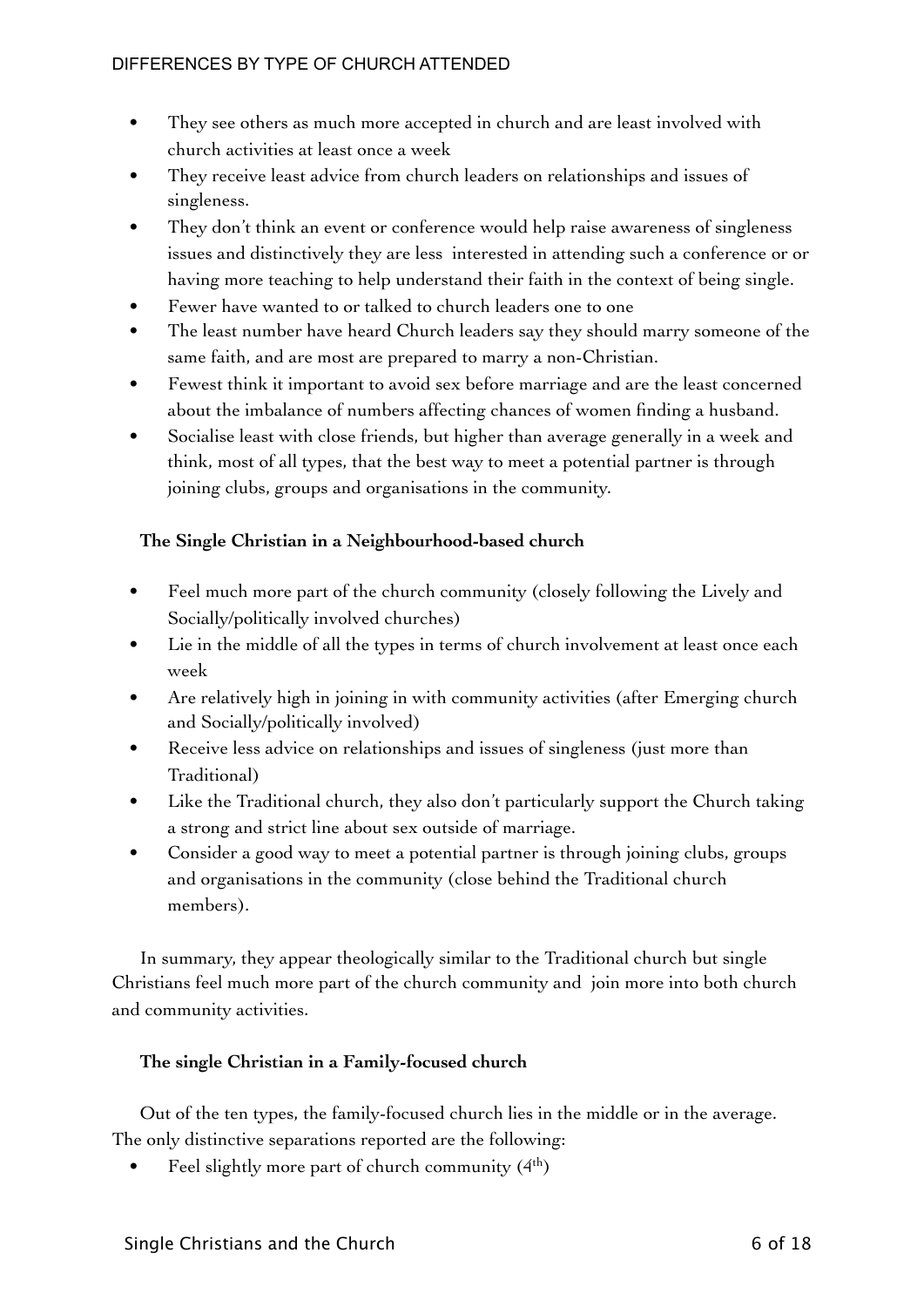- Slightly higher involved in church activities at least once a week  $(5<sup>th</sup>)$
- Think best way to meet a potential partner is through family and friends  $(4<sup>th</sup>)$
- Slightly more wouldn't marry a non=Christian  $(4<sup>th</sup>)$
- Slightly more consider it important to avoid sex before marriage  $(5<sup>th</sup>)$

# **The single Christian in a Socially /politically involved church**

- Feel most part of the church community of all types of church
- More involved with church activities every week (after Student-focused and Charismatic)
- Socialise generally more than all others except Student-focused
- Involved most in community activities (after Emerging and unlike Studentfocused and Charismatic)
- They are significantly more concerned than other types about the gender imbalance and the implications for single women finding husbands

# **The single Christian in an Emerging Church/ alternative worship**

The only distinctive element of an Emerging Church for single Christians outside the average is their involvement in community activities at least once each week.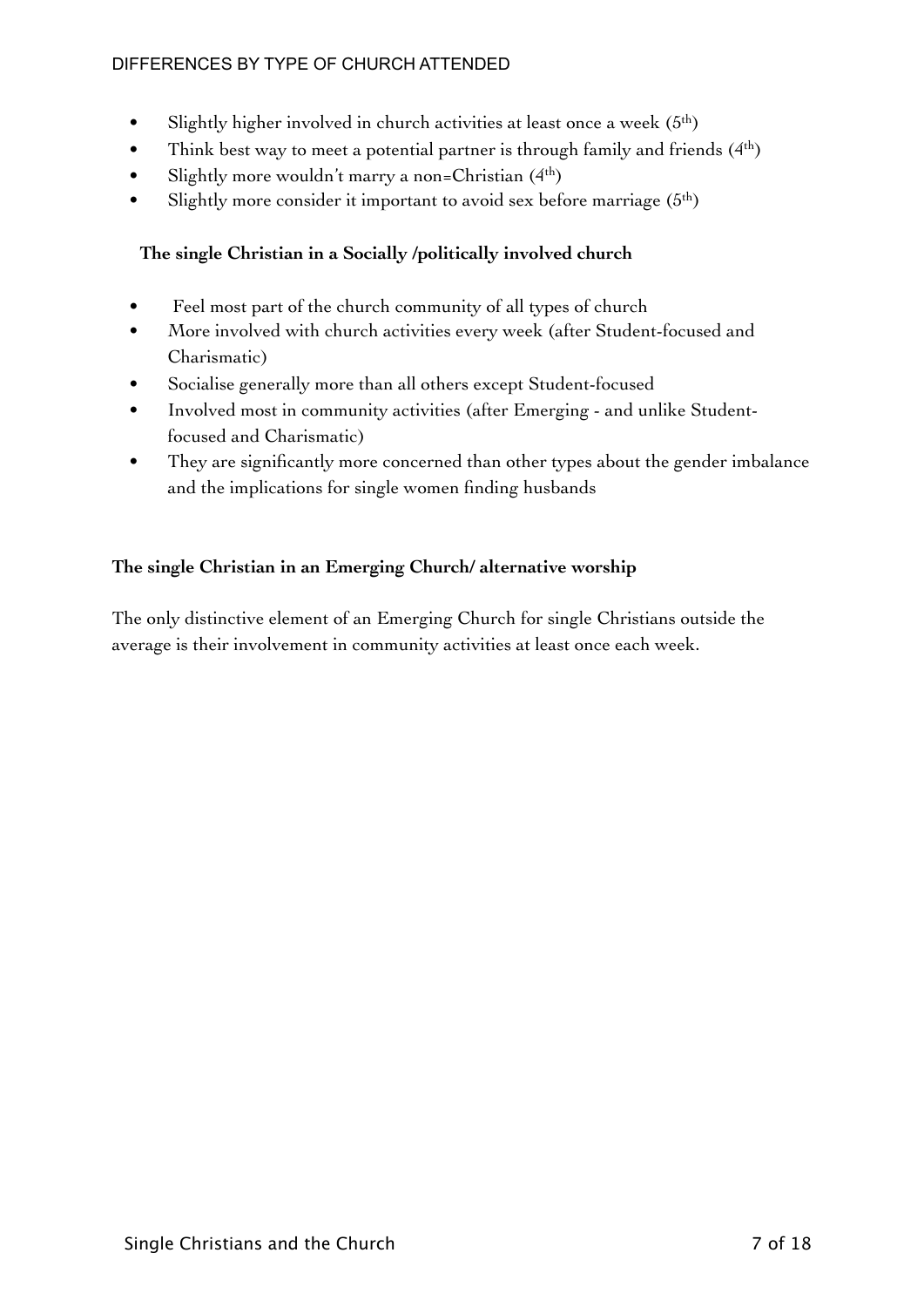#### **Methodology**

All relationships presented below are derived from identified associations which are significant at the *P* < 0.001 level.

(Although *P* < 0.05 is the conventional level of significance employed in scientific research, a more stringent threshold was used in this study, in order to account for multiple testing. Applying this more stringent *P*-value threshold substantially reduces the amount of falsepositives reported from the data / information collected in this survey).

**The following statistically significant differences by type of church attended were identified (associations were tested for all types of church: Evangelical, Charismatic, Emerging, Traditional, Socially/Politically involved, Neighbourhood-based, Gathered/ commuting congregation, Student focused, Family focused, Lively):** 

• Do you think that single people outside the church find particular problems about Christianity or to going to church simple because they are single?

|             | (Yes) |
|-------------|-------|
| Church Type | %     |
| Lively      | 25.6  |
| All others  | 32.1  |

- Acceptance by the church:
	- The church embraces me for who I am

| (Strongly agree / agree) |      |
|--------------------------|------|
| Church Type              | %    |
| Lively                   | 74.0 |
| All others               | 65.4 |

| (Positivity Rating) |      |
|---------------------|------|
| Church Type         |      |
| Lively              | 0.46 |
| All others          | 0.35 |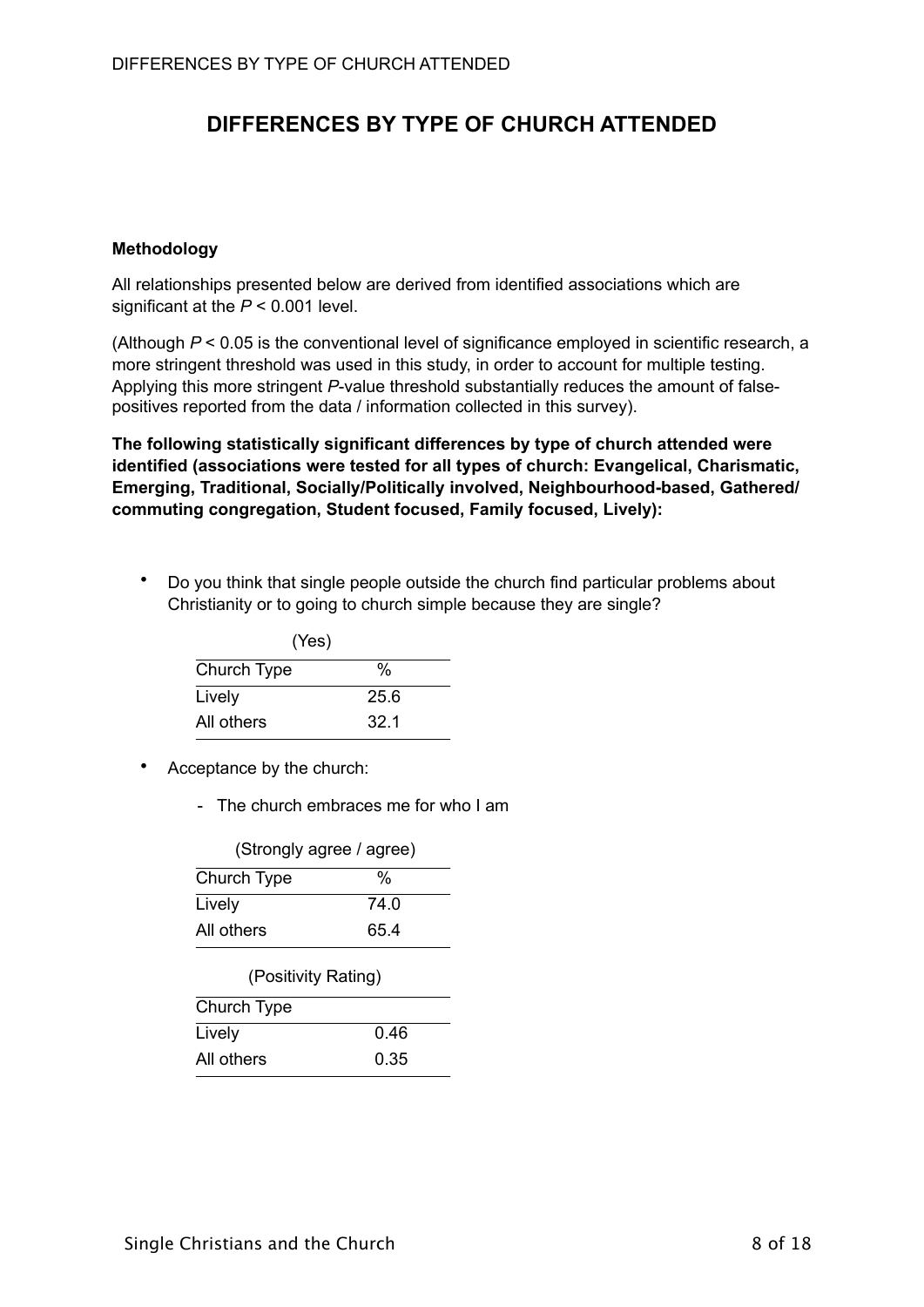- I feel part of the church community

(Strongly agree / agree)

| Church Type                   | %    |
|-------------------------------|------|
| Socially/politically involved | 77.8 |
| Neighbourhood based           | 75.2 |
| Family focused                | 74.9 |
| Lively                        | 76.7 |
| All others                    | 67.3 |
|                               |      |

#### (Positivity Rating)

| Church Type                   |      |
|-------------------------------|------|
| Socially/politically involved | 0.47 |
| Neighbourhood based           | 0.45 |
| Family focused                | 0.44 |
| Lively                        | 0.48 |
| All others                    | 0.35 |
|                               |      |

 - It feels as if there is presumption that there must be something wrong with me because I am single

| (Strongly agree / agree) |  |
|--------------------------|--|
| %                        |  |
| 35.3                     |  |
| 41.0                     |  |
|                          |  |

| (Positivity Rating) |         |
|---------------------|---------|
| Church Type         |         |
| Lively              | $-0.07$ |
| All others          | 0.02    |

- The church does not know what to do with me as a single

# (Strongly agree / agree)

| Church Type     | $\%$ |
|-----------------|------|
| Student focused | 34.8 |
| All others      | 43.7 |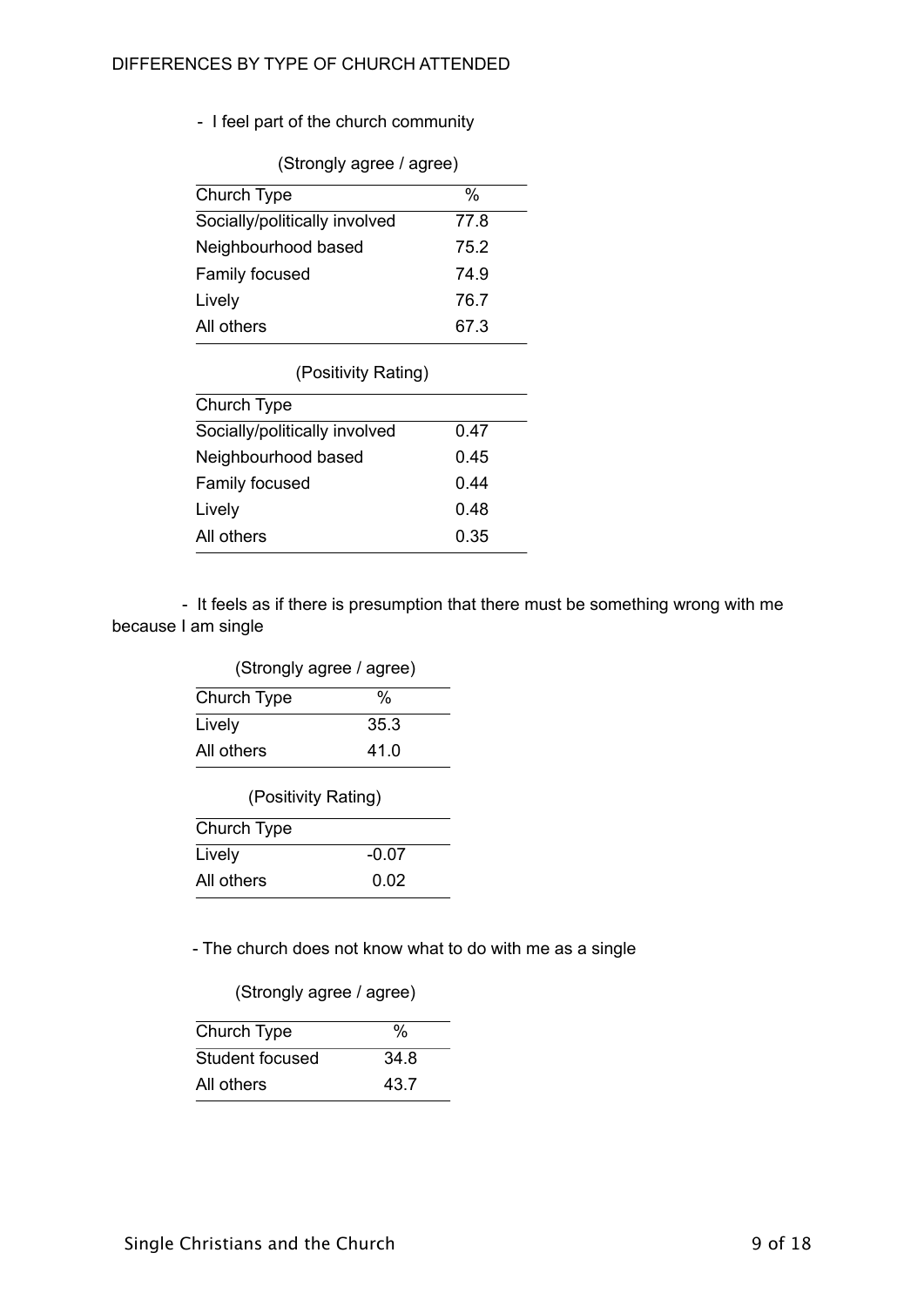| (Positivity Rating) |  |  |
|---------------------|--|--|
|                     |  |  |
| $-0.09$             |  |  |
| 0.07                |  |  |
|                     |  |  |

- I feel that I am a less accepted member of the congregation because I am single

| (Strongly agree / agree) |      |
|--------------------------|------|
| Church Type              | %    |
| Lively                   | 23.4 |
| All others               | 28.9 |

| (Positivity Rating) |  |
|---------------------|--|
|                     |  |
| $-0.27$             |  |
| $-0.16$             |  |
|                     |  |

- The church says it is a family but doesn't treat singles as family members

| (Strongly agree / agree) |      |
|--------------------------|------|
| Church Type              | %    |
| Lively                   | 32.5 |
| All others               | 39.9 |

| (Positivity Rating) |         |
|---------------------|---------|
| Church Type         |         |
| Lively              | $-0.13$ |
| All others          | 0.00    |

 - Personally I feel accepted in church but see that there are other singles who are not so well accepted (Strongly agree / agree)

| (Ottoriyiy ayrcc / ayrcc) |         |
|---------------------------|---------|
| Church Type               | %       |
| Charismatic               | 31.9    |
| Traditional               | 19.3    |
| All others                | 25.6    |
| (Positivity Rating)       |         |
| Church Type               |         |
| Charismatic               | $-0.03$ |
| Traditional               | -0.20   |
|                           |         |
| All others                | $-0.11$ |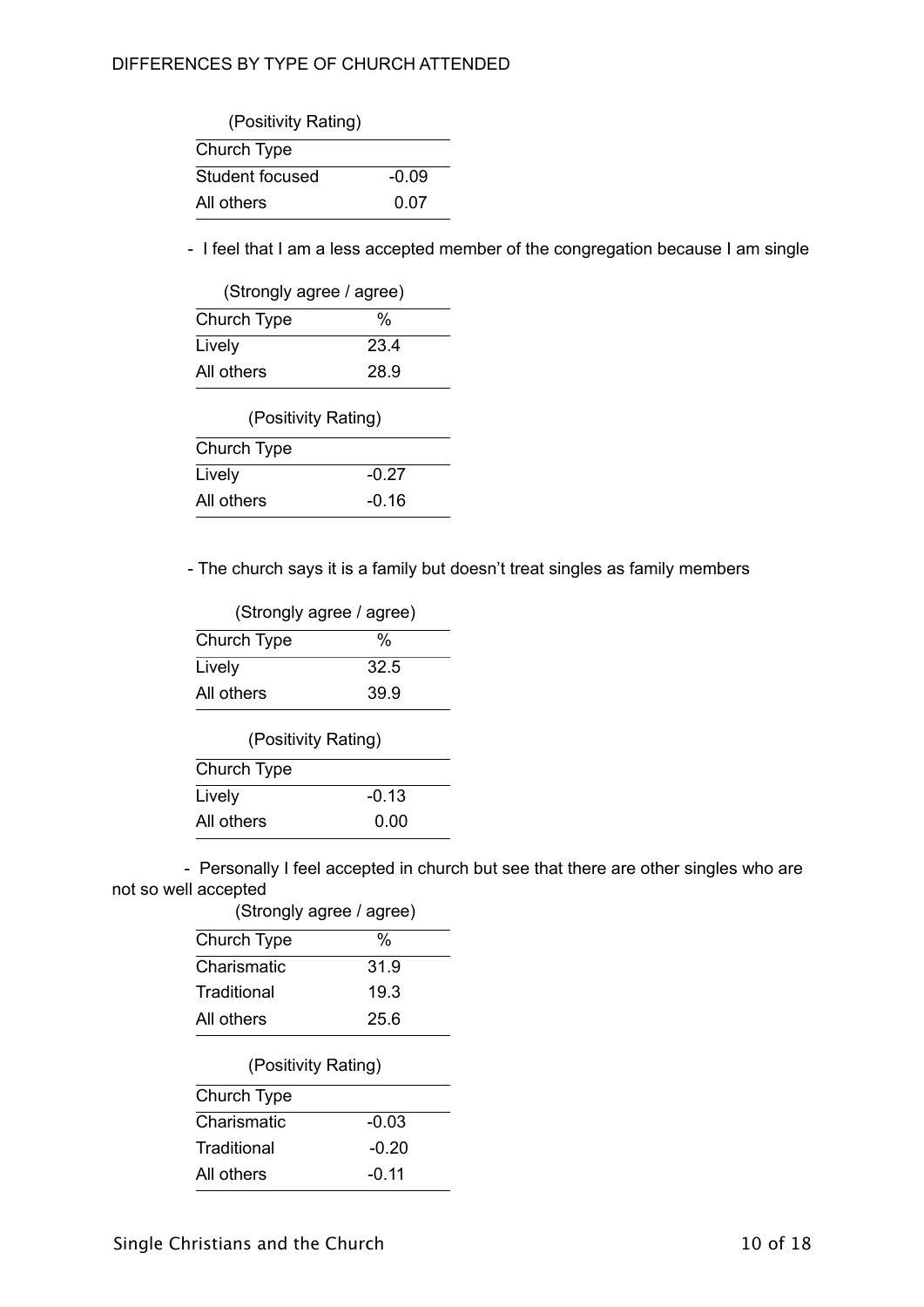- The ethos of the church is too feminine, it is not very attractive to the average single man

|                 | (Strongly agree / agree) |  |
|-----------------|--------------------------|--|
| Church Type     | %                        |  |
| Student focused | 29.8                     |  |
| Lively          | 31.0                     |  |
| All others      | 37.5                     |  |

| (Positivity Rating) |         |
|---------------------|---------|
| Church Type         | %       |
| Student focused     | $-0.12$ |
| Lively              | $-0.06$ |
| All others          | $-0.05$ |

• How helpful do you find your church leader's advice on relationships and issues of singleness?

| They give very little guidance |      |
|--------------------------------|------|
| Church Type                    | %    |
| Charismatic                    | 35.7 |
| Traditional                    | 52.4 |
| Neighbourhood-based            | 48.6 |
| Gathered congregation          | 34.8 |
| Student focused                | 25.8 |
| Lively                         | 38.4 |
| All others                     | 42.5 |
|                                |      |

• Have you ever discussed singleness with one of your church leaders on a one to one basis?

| Yes, at my request |      |
|--------------------|------|
| Church Type        | %    |
| Charismatic        | 31.3 |
| Traditional        | 19.9 |
| All others         | 27.2 |
|                    |      |

| No, have never wanted to |      |
|--------------------------|------|
| Church Type              | %    |
| Charismatic              | 36.0 |
| Traditional              | 51.0 |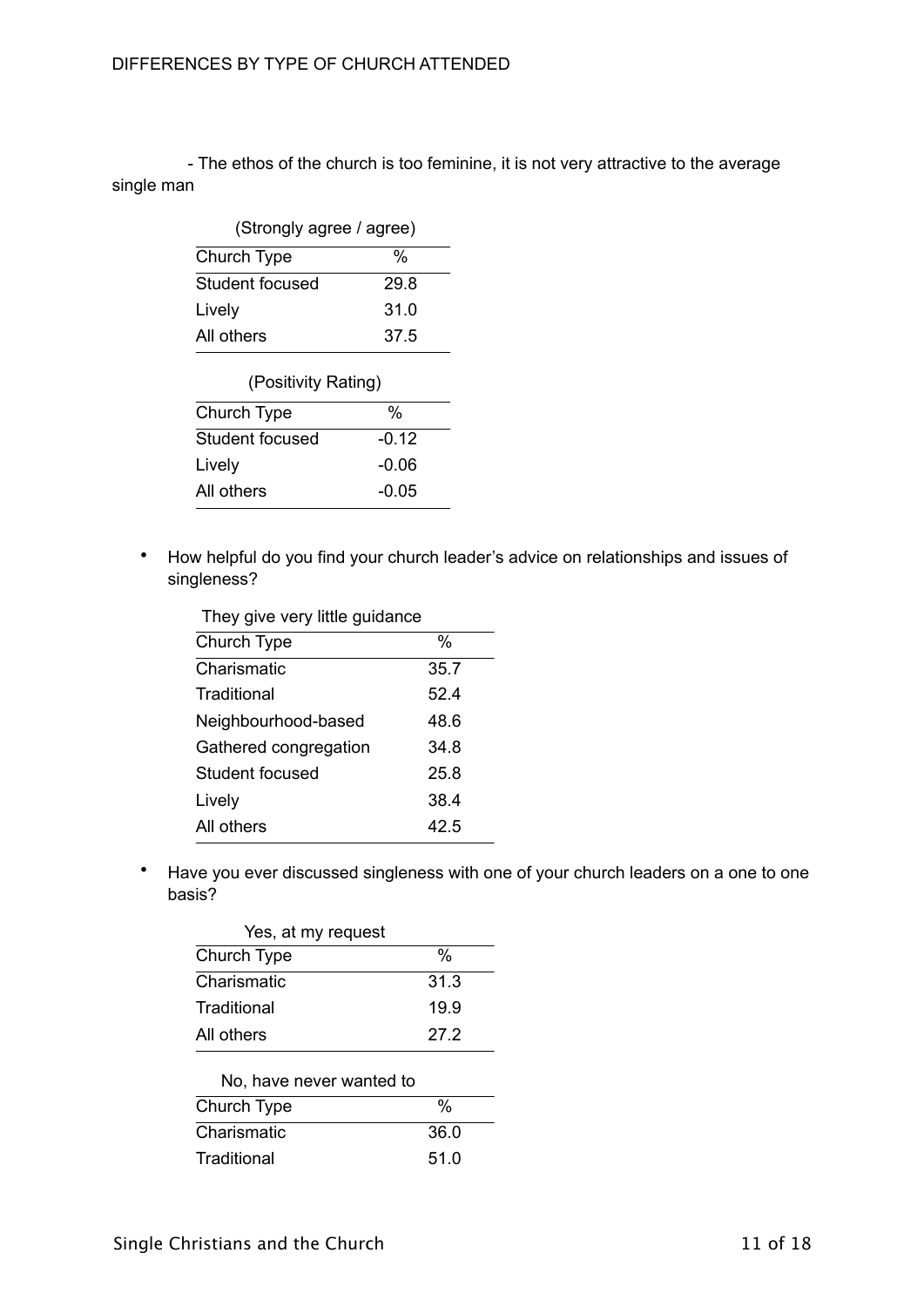All others 40.5

• Have you heard your church leader(s) teach that Christians should only marry those who share their faith?

| (Yes, strongly) |      |
|-----------------|------|
| Church Type     | %    |
| Evangelical     | 56.0 |
| Charismatic     | 55.7 |
| Traditional     | 30.7 |
| Student focused | 57.4 |
| All others      | 44.3 |
|                 |      |

- Marriage and happiness:
	- I am happy as a single person and would also be happy if married

|             | (Strongly agree / agree) |  |
|-------------|--------------------------|--|
| Church Type | %                        |  |
| Lively      | 68.7                     |  |
| All others  | 61.5                     |  |

| (Positivity Rating) |  |
|---------------------|--|
|                     |  |
| 0.36                |  |
| 0.27                |  |
|                     |  |

- Singleness is a positive choice for me, at least at the moment

|             | (Strongly agree / agree) |  |
|-------------|--------------------------|--|
| Church Type | %                        |  |
| Evangelical | 21.5                     |  |
| All others  | 25.4                     |  |

| (Positivity Rating) |         |
|---------------------|---------|
| Church Type         |         |
| Evangelical         | $-0.29$ |

| All others  | $-0.19$ |
|-------------|---------|
| Evangelical | -u.zo   |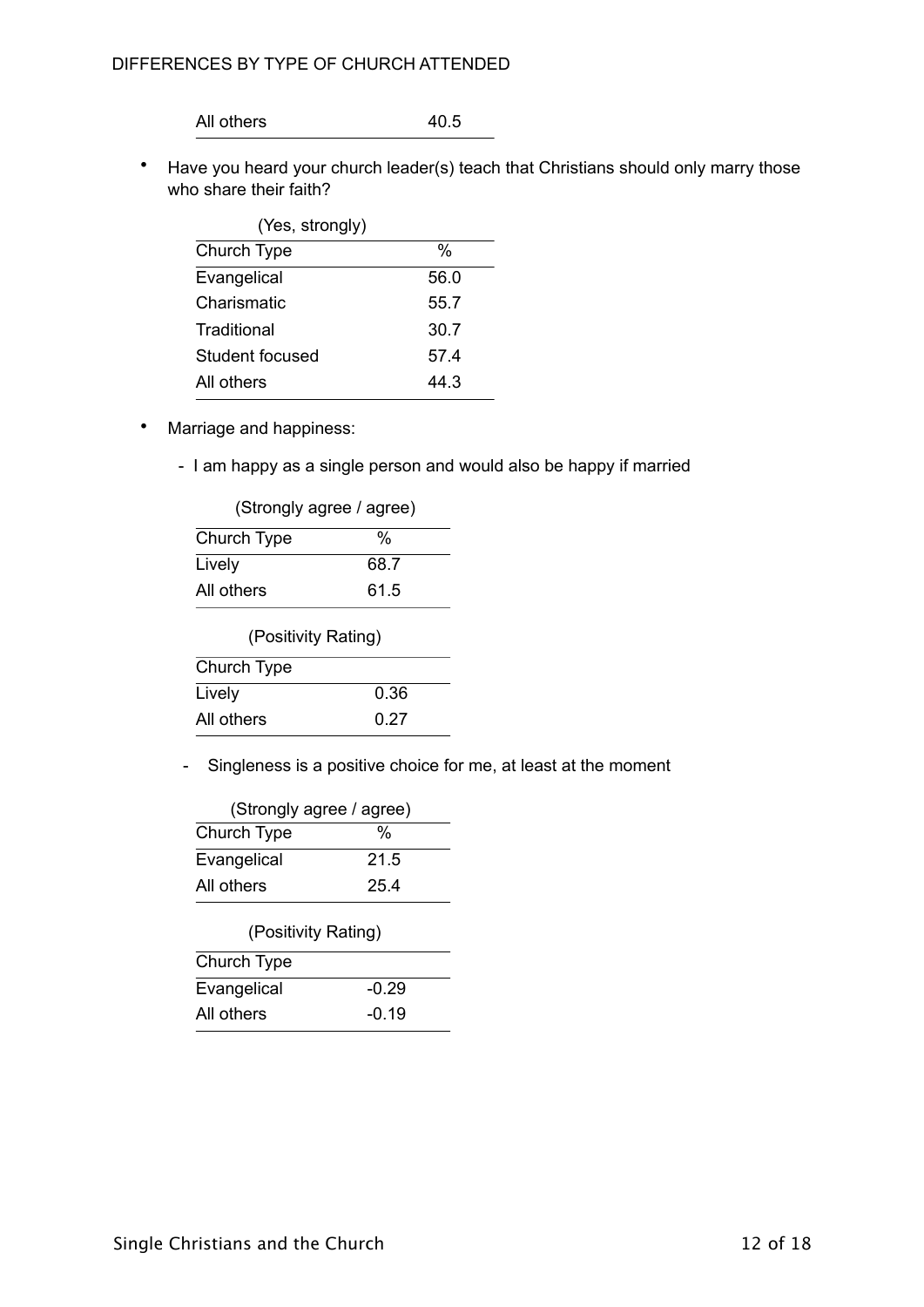- Being single I enjoy:
	- The space and time to devote myself to faith/prayer

| (Strongly agree/agree) |  |  |
|------------------------|--|--|
| %                      |  |  |
| 55.3                   |  |  |
| 51.6                   |  |  |
| 46.5                   |  |  |
|                        |  |  |

- Having the space to devote time to help others or to pursue a ministry

| (Strongly agree/agree) |      |
|------------------------|------|
| Church Type            | %    |
| Charismatic            | 51.2 |
| Student focused        | 55.5 |
| Lively                 | 53.4 |
| All others             | 44.1 |

- The chance to spend more time with friends and family

|  | (Strongly agree/agree) |
|--|------------------------|
|--|------------------------|

| Church Type     | %    |
|-----------------|------|
| Student focused | 51.8 |
| Lively          | 54.4 |
| All others      | 48.2 |

- How do you find the following?
	- 'Not having intimacy in my life'

| (Very difficult / difficult) |      |
|------------------------------|------|
| Church Type                  | %    |
| Charismatic                  | 79.6 |
| All others                   | 74.0 |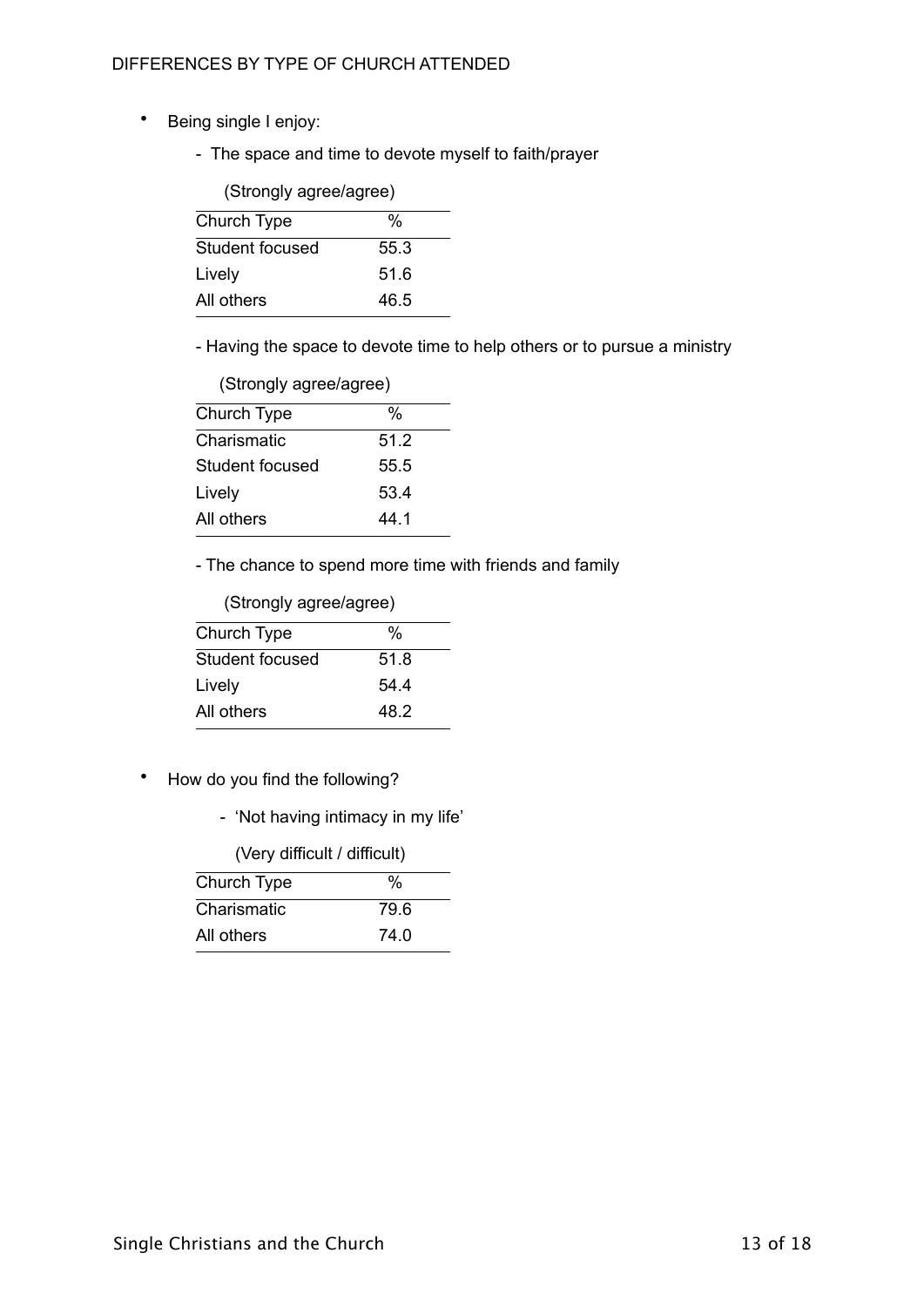- Frequency of involvement in socialising / activities / hobbies:
	- Socialising with close friends

At least once each week

| Church Type     | %    |
|-----------------|------|
| Evangelical     | 49.7 |
| Charismatic     | 53.5 |
| Traditional     | 39.7 |
| Student focused | 64.1 |
| Lively          | 53.5 |
| All others      | 43.1 |

- Socialising generally

At least once each week

| Church Type                   | %    |
|-------------------------------|------|
| Evangelical                   | 43.8 |
| Charismatic                   | 48.8 |
| Traditional                   | 46.0 |
| Socially/politically involved | 48.8 |
| Student focused               | 57.8 |
| Lively                        | 46.3 |
| All others                    | 36.7 |

- Involved with hobbies or sports

#### At least once each week

| Church Type     | %    |
|-----------------|------|
| Student focused | 58.8 |
| All others      | 46.6 |

- Involved with church activities (At least once each week)

| Church Type                   | $\%$ |
|-------------------------------|------|
| Evangelical                   | 62.6 |
| Charismatic                   | 66.5 |
| Traditional                   | 52.5 |
| Socially/politically involved | 65.1 |
| Neighbourhood-based           | 62.8 |
| Student focused               | 65.5 |
| Family focused                | 63.5 |
| Lively                        | 64 9 |
| All others                    | 54.8 |
|                               |      |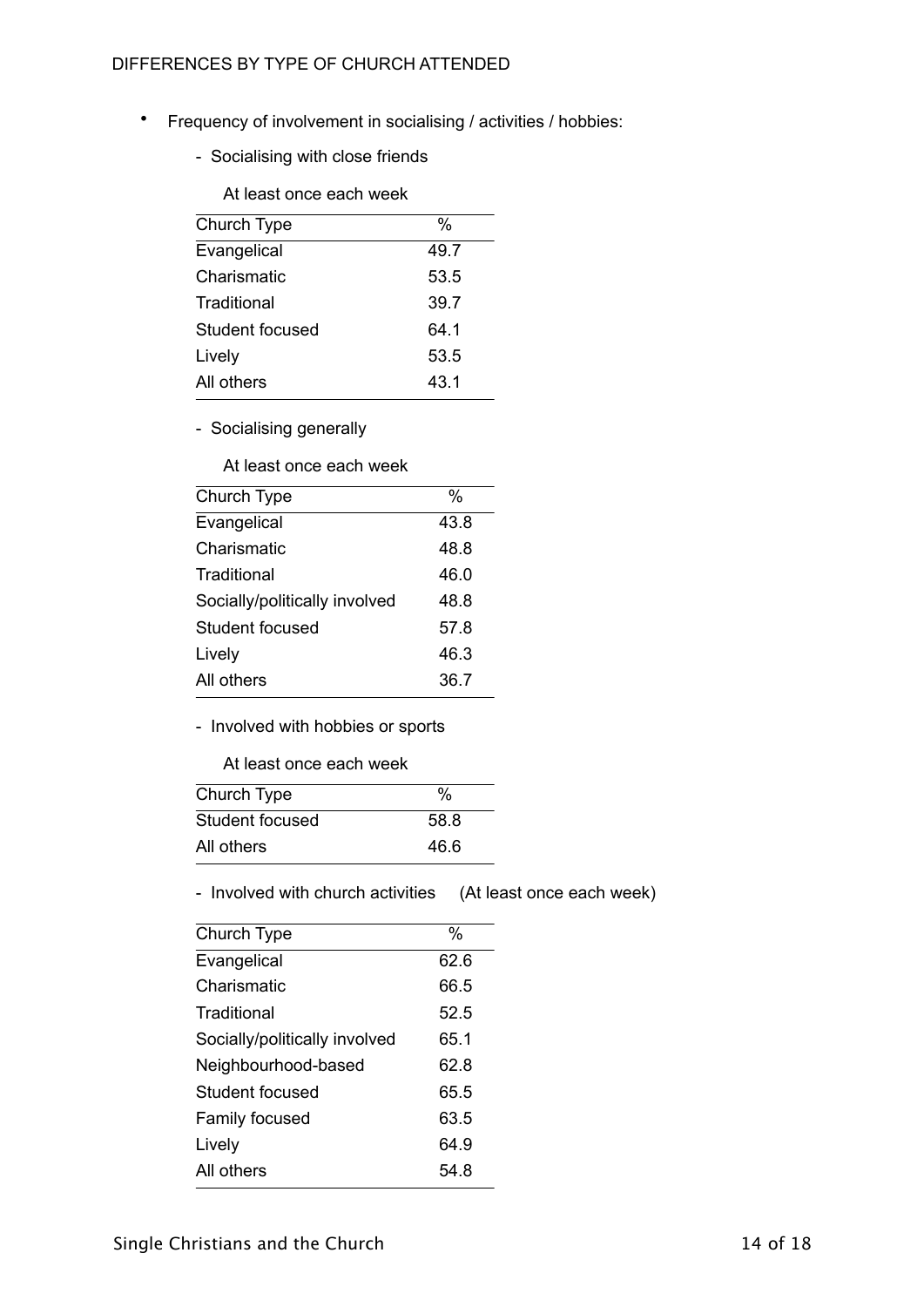- Involved in community activities

At least once each week

| Church Type                   | %    |
|-------------------------------|------|
| Emerging                      | 22.4 |
| Socially/politically involved | 19.9 |
| Neighbourhood-based           | 18.3 |
| Lively                        | 17.0 |
| All others                    | 13.8 |

• What is the best way to meet potential partners?

| - Through church and church related events |  |
|--------------------------------------------|--|
|--------------------------------------------|--|

| Church Type     | %    |
|-----------------|------|
| Evangelical     | 65.2 |
| Charismatic     | 69.7 |
| Traditional     | 46.5 |
| Congregation    | 73.1 |
| Student focused | 76.3 |
| Lively          | 68.9 |
| All others      | 52.3 |

- Through family and friends

| Church Type     | %    |  |
|-----------------|------|--|
| Congregation    | 62.0 |  |
| Student-focused | 63.5 |  |
| Family          | 55.0 |  |
| Lively          | 56.2 |  |
| All others      | 30.1 |  |
|                 |      |  |

- Through joining clubs, groups and organisations in the community

| Church Type   | %    |
|---------------|------|
| Traditional   | 42.3 |
| Neighbourhood | 41.3 |
| All others    | 31.4 |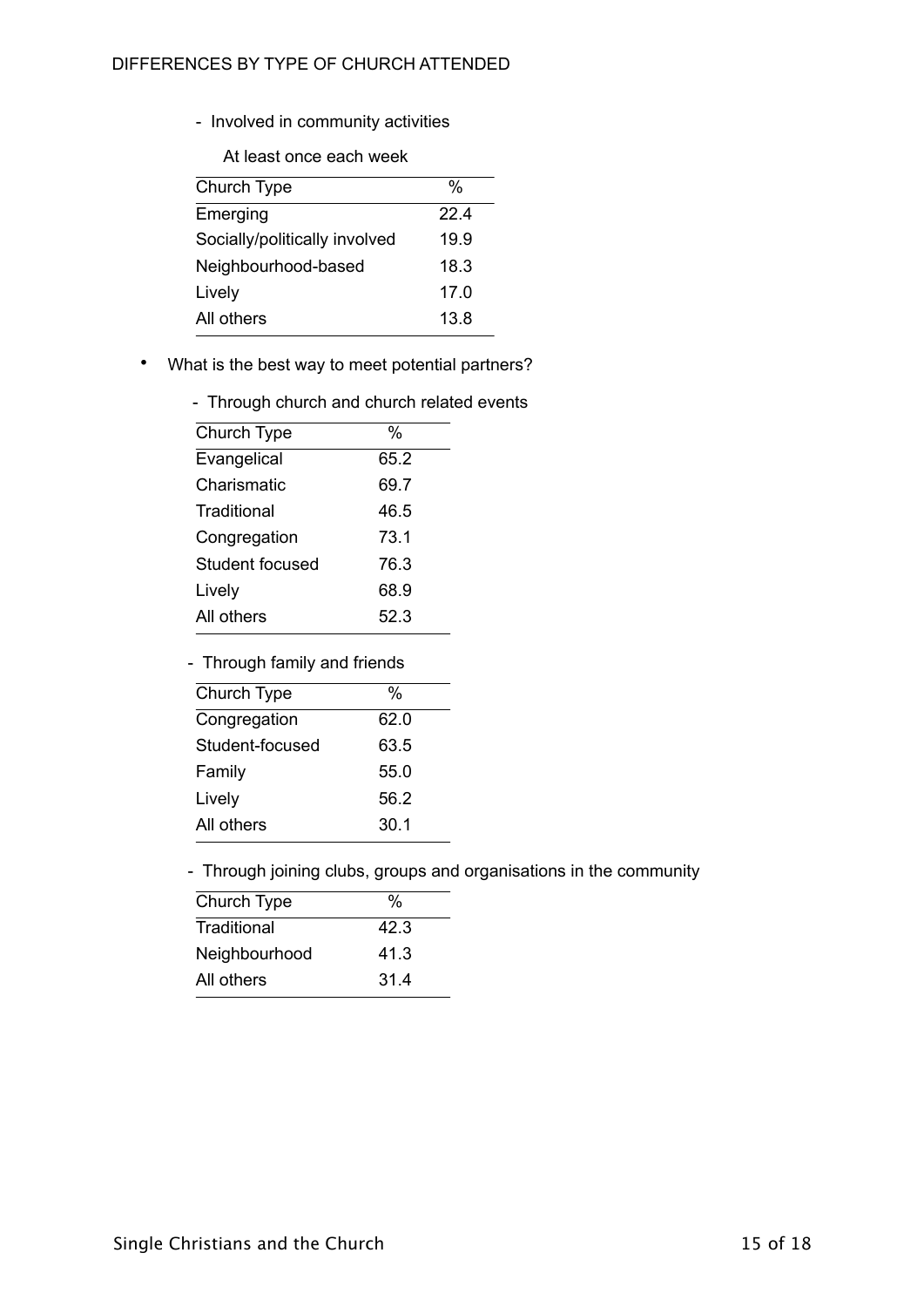• Could there be any circumstances in which you would marry a non-Christian?

| Church Type    | %    |
|----------------|------|
| Evangelical    | 65.9 |
| Charismatic    | 66.2 |
| Traditional    | 40.5 |
| Family-focused | 62.4 |
| Lively         | 64.4 |
| All others     | 51.8 |

No, I can't see I would ever marry a non-Christian

• What is your view on sex before marriage?

Sex belongs only in marriage and I am fine with that

| Church Type | %    |
|-------------|------|
| Evangelical | 57.3 |
| Charismatic | 58.9 |
| Traditional | 36.4 |
| Lively      | 58.3 |
| All others  | 47.8 |

• How important is it to avoid sex before marriage for you, as a practising Christian?

| The most important |      |
|--------------------|------|
| Church Type        | $\%$ |
| Evangelical        | 50.2 |
| Charismatic        | 52.5 |
| Traditional        | 30.8 |
| Student-focused    | 51.4 |
| Family-focused     | 48.4 |
| Lively             | 51.7 |
| All others         | 41.5 |
|                    |      |

• What do you think of the church's attitude towards and teaching on sexual ethics?

 The church is right to take a strong and strict line against sex outside of and before marriage and speak out against it

| Church Type         | %    |  |
|---------------------|------|--|
| Evangelical         | 39.8 |  |
| Charismatic         | 40.2 |  |
| Traditional         | 27.8 |  |
| Neighbourhood-based | 29.6 |  |
| All others          | 35.7 |  |
|                     |      |  |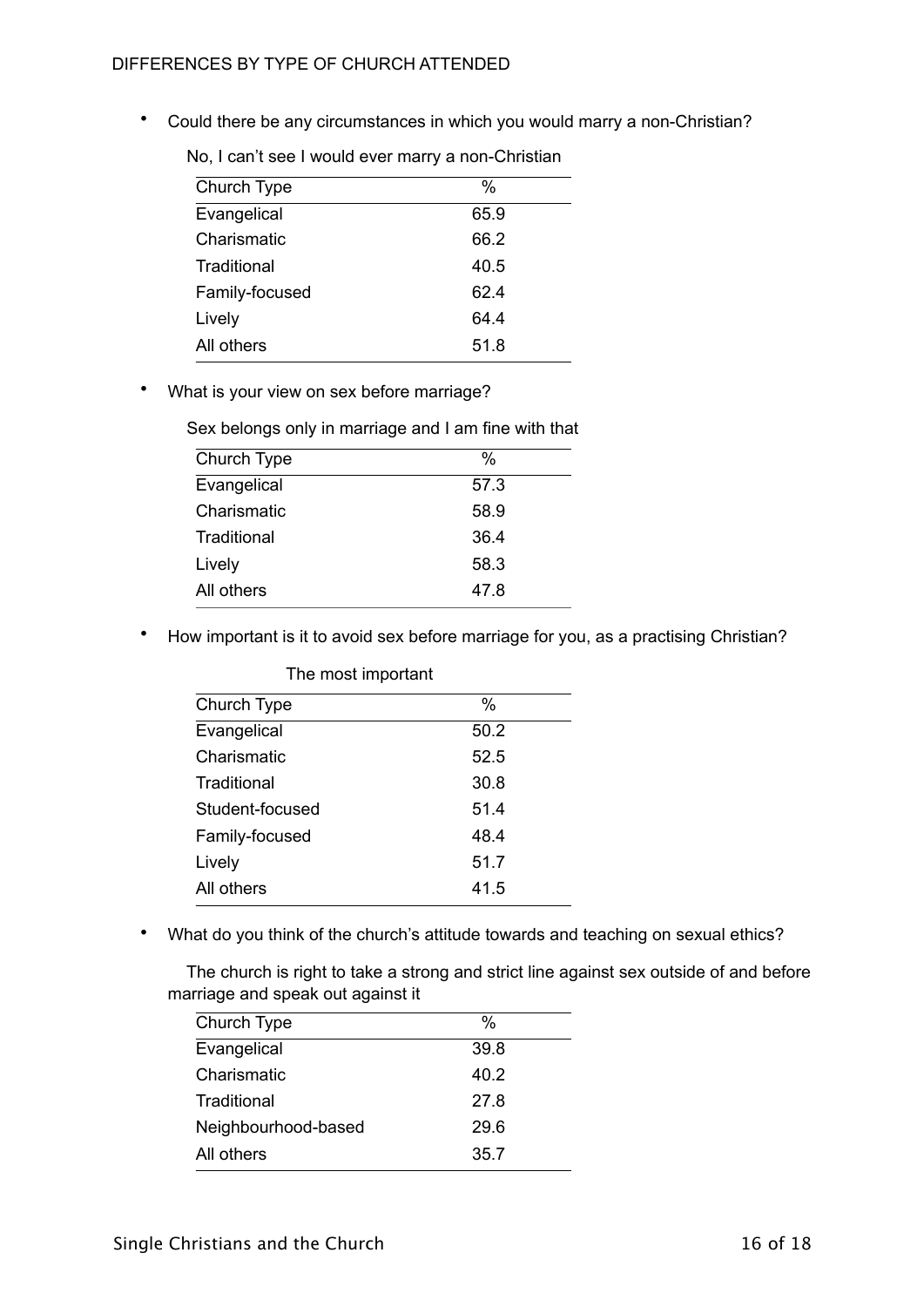• In general, there are more women in the church than men. How do you feel about this?

I am concerned because it lessens the chance of me finding a husband

| Church Type                   | $\%$ |
|-------------------------------|------|
| Evangelical                   | 51.5 |
| Charismatic                   | 52.4 |
| Traditional                   | 37.1 |
| Socially/politically involved | 57.1 |
| Lively                        | 53.0 |
| All others                    | 414  |

• Would it help for you to have someone or a group of people to discuss issues of singleness with?

| (Yes)       |      |
|-------------|------|
| Church Type | %    |
| Traditional | 30.7 |
| All others  | 40.6 |

• Do you think that an event or conference might help raise awareness of singleness issues? (Yes)

| Church Type | %    |
|-------------|------|
| Charismatic | 40.8 |
| Traditional | 29.9 |
| All others  | 34.1 |

• Would you be interested in attending an event or conference which might help raise awareness of singleness issues?

| Yes, definitely |      |  |
|-----------------|------|--|
| Church Type     | %    |  |
| Traditional     | 20.8 |  |
| All others      | 29.0 |  |

• Would it help to have some more teaching, guidance or study materials to help you understand your faith in the context of being single?

Yes, I would like to learn more in this area

| Church Type | $\%$ |
|-------------|------|
| Traditional | 43.6 |
| All others  | 49.5 |